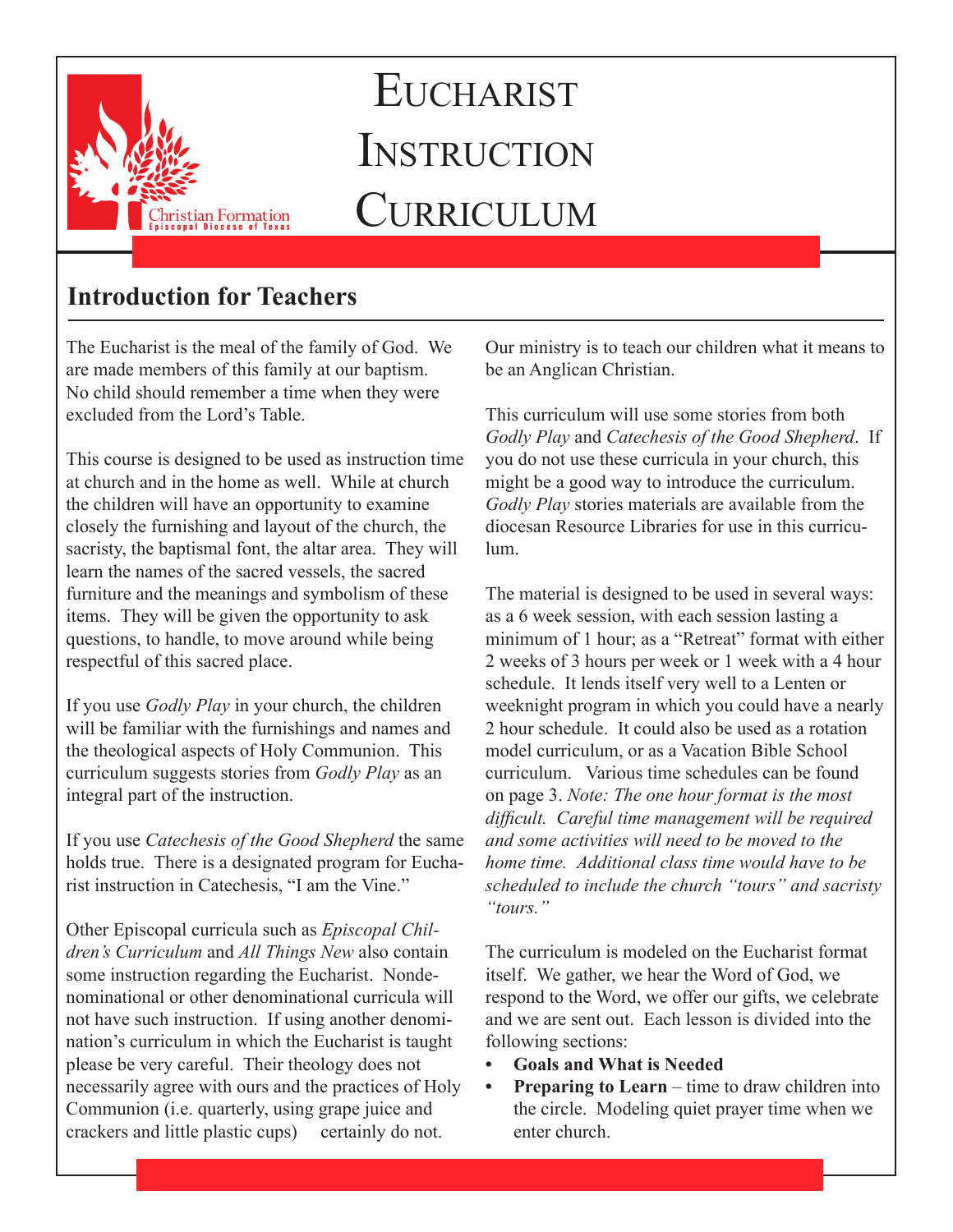- **• Setting the Worship Environment**
- **• Introducing the Lesson** you will briefly acquaint the children with the lesson for the day, perhaps by asking questions or telling a brief story.
- **The Lesson** the lesson theme will be explored and examined. Storytelling, reading, role-playing will help get the message across.
- **• Responding** will give children the opportunity to use another learning style, either through arts and crafts, questions and answers, games, etc.
- **• Celebrating** coming together to share a snack, to pray and to enjoy being together.
- **• Going forth** the dismissal, modeling what we do in church at the end of the liturgy.
- **• Affter the Session** help in planning for teachers.

Because children learn with all their senses, we have included activities and instruction that will honor their different ways in which they learn. Try to include as many as possible. Bear in mind that these are suggestions. You may certainly have a better craft or activity. The curriculum needs to work for you, not you for it.

In every baptism we attend we stand and promise to do all to see that these persons are brought up in the faith of the church. This course is a great opportunity to involve the congregation in the teaching ministry. Some ideas include communicating through

your church's newsletter, letting the congregation know the classes are going on, and inviting them to pray for the children and teachers and families during this time. The clergy should bring this learning opportunity into their sermons or announcements. Some churches arrange to have an instructed Eucharist regularly in the life of the congregation. This would be a good time to schedule one. *The Discovery Series: A Christian Journey* published by the diocese has an excellent segment that is an instructed Eucharist. The participants' pages have the service and notes for you to photocopy.

If you wish to acknowledge the children and their families at the end of the course of study, use words such as "These children and their families have completed a course of study on the Holy Eucharist. We will honor them at a reception  $\therefore$  Because we are made full members of the Body of Christ at our baptisms, we can receive communion any time after that. In the Episcopal Church we do not believe that children have to be a certain age before receiving or that they have to be confirmed before receiving. Many children will start receiving communion at a very early age and to call this course a "First Communion" class is confusing for them and in fact false. With a very transient population today, children coming into your congregation may have been receiving communion for quite some time. Others may not have yet to do so. Being careful in the titling of the class is honoring all concerned.

## **Additional Resources**

Godly Play stories:

- Baptism
- Books of the Bible
- Circle of the Eucharist
- Last Supper
- Good Shepherd and World Communion

Catechesis stories used:

- The Light
- Books of the Bible

Other resources:

- The Book of Common Prayer
- The Bible
- *• God Speaks to us in Water Stories* and *God Speaks to us in Feeding Stories,* Mary Ann Getty-Sullivan
- CandlePress materials, www.candlepress.com
- *• Beulah Land* materials , Gretchen Pritchard, www.beulahenterprises.org
- Children's Bible
- Breakfast on the Beach Seasons of the Spirit
- *• Agatha's Featherbed*, Carmen Deedy
- *• Wilfred Gordon McDonald Partridge*, Mem Fox
- *• The Anglican Family Prayer Book*, Anne E. Kitch
- *• Peanut Butter and Jelly Prayers*, Julie B. Sevig
- *• The Prayer Book Guide to Christian Education, 3rd ed*, Sharon Pearson